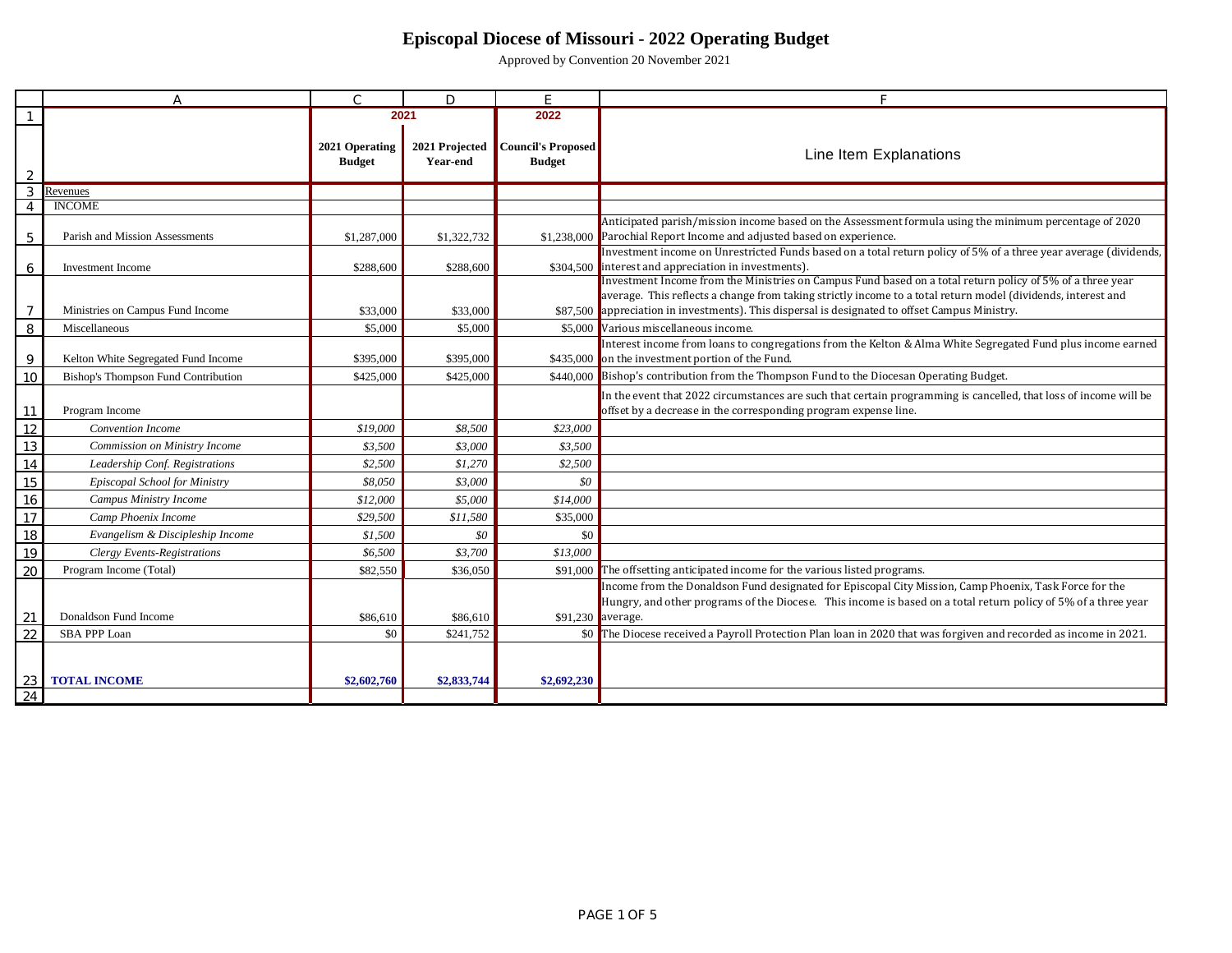|    | A                                          | $\subset$      | $\Box$         | E                         |                                                                                                                                                                                                                                     |
|----|--------------------------------------------|----------------|----------------|---------------------------|-------------------------------------------------------------------------------------------------------------------------------------------------------------------------------------------------------------------------------------|
|    |                                            |                | 2021           | 2022                      |                                                                                                                                                                                                                                     |
|    |                                            |                |                |                           |                                                                                                                                                                                                                                     |
|    |                                            | 2021 Operating | 2021 Projected | <b>Council's Proposed</b> | Line Item Explanations                                                                                                                                                                                                              |
|    |                                            | <b>Budget</b>  | Year-end       | <b>Budget</b>             |                                                                                                                                                                                                                                     |
|    | <i><u>Expenses</u></i>                     |                |                |                           |                                                                                                                                                                                                                                     |
| 26 | THE EPISCOPATE                             |                |                |                           |                                                                                                                                                                                                                                     |
|    |                                            |                |                |                           | Amount of Asking from each diocese to fund the program and ministry of the Protestant Episcopal Church in the                                                                                                                       |
|    |                                            |                |                |                           | United States of America in the nation and the world. The 2022 Budget represents a 100% giving level on the                                                                                                                         |
| 27 | National Church Assessment                 | \$336,832      | \$336,832      |                           | \$361,020 required 15% Asking.                                                                                                                                                                                                      |
|    |                                            |                |                |                           | This represents our assessment dues for our membership in Province V. In General Convention years it also                                                                                                                           |
| 28 | Province of the Midwest (Province V)       | \$4,491        | \$4,491        |                           | \$7,314 includes the travel costs of our Missouri delegates who attend this meeting.                                                                                                                                                |
|    |                                            |                |                |                           | The Sustainable Development Goals (SDGs) address the root causes of poverty and the universal need for                                                                                                                              |
|    |                                            |                |                |                           | development that works for all people. These funds will go to Episcopal Relief and Development's Global Needs<br>Fund. In addition, the following lines in our 2022 budget align with the SDG's: Episcopal City Mission, Task Force |
| 29 | International Development (SDGs)           | \$2,000        | \$2,000        |                           | \$2,000 for the Hungry, Jubilee Ministry, and Dismantling Racism.                                                                                                                                                                   |
| 30 | Companion Diocese Committee                | \$2,000        | \$500          |                           | \$2,000 Funds to support committee work as a new Companion relationship is formed with the Diocese of Puerto Rico.                                                                                                                  |
| 31 | Interfaith & Ecumenical                    | \$1,000        | \$1,300        |                           | \$1,300 This amount covers the minimum dues to the Interfaith Partnership organization and ecumenical event fees.                                                                                                                   |
| 32 | <b>Bishop Transition</b>                   | \$13,000       | \$13,000       | \$13,000                  | Funds set aside each year to cover transition expenses for the next bishop.                                                                                                                                                         |
| 33 | General Convention Deputies                | \$12,000       | \$12,000       | \$14,000                  | Funds set aside each year to cover General Convention Deputy expenses at our triennial convention.                                                                                                                                  |
|    |                                            |                |                |                           | Funds set aside each year to enable our Bishop to attend the next Lambeth Conference in 2022. Lambeth occurs                                                                                                                        |
| 34 | Lambeth                                    | \$1,000        | \$1,000        | \$1,000                   | every ten years.                                                                                                                                                                                                                    |
|    |                                            |                |                |                           | This amount represents the travel, conferences, and other expenses related to the Episcopate Cluster. This line                                                                                                                     |
| 35 | Episcopate Expense Account                 | \$15,000       | \$15,000       |                           | \$20,000 includes an amount to cover the expenses of a non-stipendiary Archdeacon.                                                                                                                                                  |
| 36 | Salary (2 Employees)                       | \$241,510      | \$241,510      | \$245,800                 | Salary line is for two persons in the Episcopate Cluster: the Bishop and an Executive Assistant.                                                                                                                                    |
| 37 | Benefits (2 Employees)                     | \$100,600      | \$104,000      | \$106,900                 | The appropriate benefit costs associated with the above salaries.                                                                                                                                                                   |
| 38 | <b>TOTAL - EPISCOPATE</b>                  | \$729,433      | \$731,633      | \$774,334                 |                                                                                                                                                                                                                                     |
| 39 | <b>ADMINISTRATIVE</b>                      |                |                |                           |                                                                                                                                                                                                                                     |
|    |                                            |                |                |                           | This amount covers the direct costs related to the Annual Meeting of the Diocese, such as all preparatory<br>materials, on-site expenses, livestreaming, publication of the Convention Journal and reprinting of the                |
| 40 | Annual Convention (Related Income-Line 12) | \$35,000       | \$20,000       |                           | \$45,000 Constitution and Canons of the Diocese.                                                                                                                                                                                    |
| 41 | <b>Consulting Contract</b>                 | \$6,000        | \$6,850        | \$7,500                   | To allow the Offices of the Bishop to make use of outside consultants for special projects or events.                                                                                                                               |
| 42 | Contingency                                | \$2,000        | \$2,000        | \$2,000                   | Contingency is simply for unanticipated expenses.                                                                                                                                                                                   |
|    |                                            |                |                |                           | Funds to cover the logistical expenses associated with Diocesan Council/COEDMO and Standing Committee                                                                                                                               |
| 43 | Governance                                 | \$4,000        | \$1,000        |                           | \$8,000 meetings. The 2022 budget includes additional funding for 4 Convocation gatherings.                                                                                                                                         |
| 44 | Equipment                                  | \$5,000        | \$5,000        | \$5,000                   | To provide funds primarily for replacing/upgrading equipment in the Offices of the Bishop.                                                                                                                                          |
| 45 | Insurance                                  | \$12,000       | \$13,000       | \$13,600                  | Insurance represents our liability, worker's compensation, officers and directors liability, and property insurance                                                                                                                 |
|    |                                            |                |                |                           | Provides funding for interpreters during Diocesan Convention, Convocation, or other diocesan meetings in which                                                                                                                      |
| 46 | Interpreters for the Deaf                  | \$3,000        | \$3,000        | \$3,000                   | hearing impaired persons participate.                                                                                                                                                                                               |
|    |                                            |                |                |                           | Includes items such as postage, copier, paper, consumable supplies, equipment maintenance, payroll processing,                                                                                                                      |
| 47 | Office Expenses                            | \$47,000       | \$47,000       | \$49,000                  | merchandise, and computer support.                                                                                                                                                                                                  |
|    |                                            |                |                |                           | Rent paid to Christ Church Cathedral for the Offices of the Bishop's office space. This amount is in direct<br>\$128,642 proportion to the Cathedral's Diocesan Assessment.                                                         |
| 48 | Office Space - Rent                        | \$164,225      | \$164,225      |                           | This represents the fee paid to auditors for the annual examination of the assets and liabilities of the Diocese of                                                                                                                 |
| 49 | Professional Fees                          | \$48,500       | \$48,500       |                           | \$48,500 Missouri and funds to cover necessary legal expenses.                                                                                                                                                                      |
| 50 | Telephone/Internet                         | \$18,500       | \$20,000       | \$19,000                  | Funds to cover telephone services and internet connectivity for the Offices of the Bishop.                                                                                                                                          |
|    |                                            |                |                |                           | Funds to cover the costs associated with the management of Diocesan owned property, such as insurance,                                                                                                                              |
| 51 | <b>Property Management</b>                 | \$20,000       | \$40,000       |                           | \$42,000 utilities, security, lawn maintenance, and some capital expenses.                                                                                                                                                          |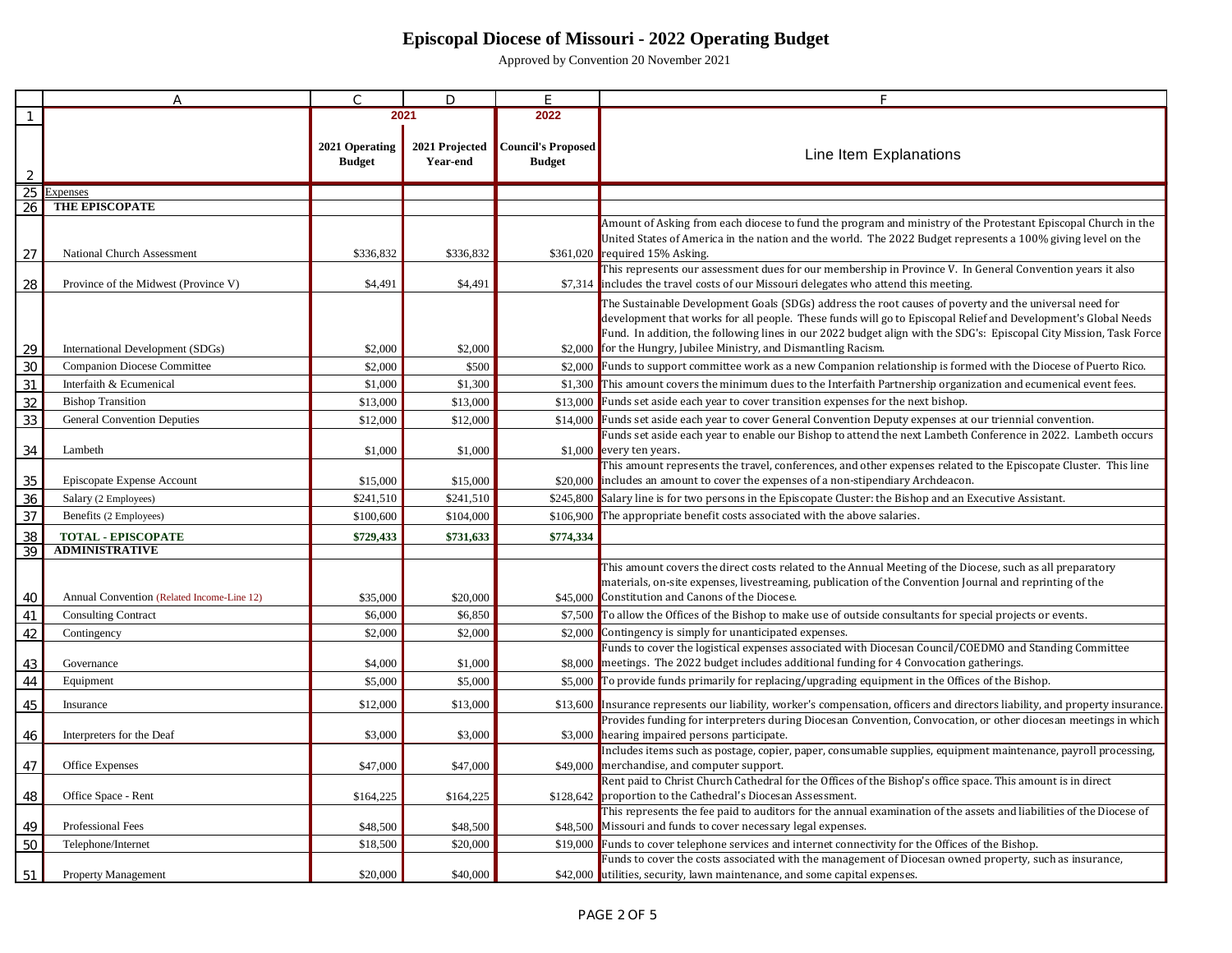|          | А                                                  | $\subset$                       | $\Box$                     | Е                                   |                                                                                                                                                                                                                                                                                                                                                                                                                                                                   |
|----------|----------------------------------------------------|---------------------------------|----------------------------|-------------------------------------|-------------------------------------------------------------------------------------------------------------------------------------------------------------------------------------------------------------------------------------------------------------------------------------------------------------------------------------------------------------------------------------------------------------------------------------------------------------------|
|          |                                                    |                                 | 2021                       | 2022                                |                                                                                                                                                                                                                                                                                                                                                                                                                                                                   |
| 2        |                                                    | 2021 Operating<br><b>Budget</b> | 2021 Projected<br>Year-end | Council's Proposed<br><b>Budget</b> | Line Item Explanations                                                                                                                                                                                                                                                                                                                                                                                                                                            |
| 52       | Administrative Expense Account                     | \$4,000                         | \$1,500                    | \$4,000                             | This amount represents the travel, conferences, and other expenses related to the Administrative Cluster.                                                                                                                                                                                                                                                                                                                                                         |
| 53       | Salary (2 Employees)                               | \$158,130                       | \$158,130                  |                                     | Salary line is for two persons in the Administrative Cluster consisting of the Canon for Finance & Administration<br>\$164,450 and the Assistant for Finance & Benefits.                                                                                                                                                                                                                                                                                          |
| 54       | Benefits (2 Employees)                             | \$103,247                       | \$93,000                   | \$93,154                            | The appropriate benefit costs associated with the above salaries.                                                                                                                                                                                                                                                                                                                                                                                                 |
| 55       | <b>TOTAL - ADMINISTRATIVE</b>                      | \$630,602                       | \$623,205                  | \$632,846                           |                                                                                                                                                                                                                                                                                                                                                                                                                                                                   |
| 56       | <b>COMMUNICATIONS</b>                              |                                 |                            |                                     |                                                                                                                                                                                                                                                                                                                                                                                                                                                                   |
|          |                                                    |                                 |                            |                                     | The Diocesan Communications Ministry serves the Bishop, the Diocesan staff, and the entire Diocese by<br>connecting people with God by sharing stories, building relationships, and communicating the Good News of Jesus<br>Christ throughout the Diocese and the community at large. These funds cover the communication publications<br>and printing, postage and all other associated costs. This also includes funds to cover website, e-mail, video          |
| 57       | <b>Communications Ministry</b>                     | \$16,850                        | \$20,000                   |                                     | \$24,500 editing, marketing, website upgrades, and special projects and new ministry ideas.                                                                                                                                                                                                                                                                                                                                                                       |
| 58       | Communications Conferences/Workshops               | \$1,000                         | \$500                      |                                     | \$1,000 Funds for hosting Diocesan communications workshops.                                                                                                                                                                                                                                                                                                                                                                                                      |
| 59       | Archives                                           | \$1,400                         | \$1,400                    |                                     | The Archives is the repository for all the historical records of the Diocese. This funding will be used to purchase<br>archivally safe supplies, pay for the first year of a planned four year project to digitize 160 years of Diocesan<br>Convention Journals and Constitution & Canons, pay for other items to be digitized, for some silver and bronze<br>\$5,800 repair, and other small archives expenses.                                                  |
| 60       | Communications Expense Account                     | \$4,000                         | \$3,000                    | \$6,000                             | This amount represents the travel, conferences, and other expenses related to the Communications Cluster.                                                                                                                                                                                                                                                                                                                                                         |
|          |                                                    |                                 |                            |                                     | Salary line is for three persons in the Communications Cluster: the Director for Communications, the                                                                                                                                                                                                                                                                                                                                                              |
| 61       | Salary (2.6 Employees)<br>Benefits (2.6 Employees) | \$152,140                       | \$152,140                  | \$158,225                           | Receptionist/Administrative Assistant, and the Archivist (3/5 time).                                                                                                                                                                                                                                                                                                                                                                                              |
| 62<br>63 | <b>TOTAL - COMMUNICATIONS</b>                      | \$78,600<br>\$253,990           | \$79,000<br>\$256,040      | \$81,800<br>\$277,325               | The appropriate benefit costs associated with the above salaries.                                                                                                                                                                                                                                                                                                                                                                                                 |
| 64       | <b>MAKING DISCIPLES</b>                            |                                 |                            |                                     |                                                                                                                                                                                                                                                                                                                                                                                                                                                                   |
| 65       | Evangelism & Discipleship Development              | \$10,000                        | \$5,000                    |                                     | Funds used to equip clergy and lay leaders to be evangelists and more able disciples, equip clergy and lay leaders<br>to build missional communities, to develop and facilitate curriculum and programming in pursuit of these things,<br>to offer professional consultation and support, and to make the Diocese a recognized source of knowledge and<br>\$10,000 best practices in evangelism and discipleship.                                                 |
| 66       | Camp Phoenix (Related Income-Line 17)              | \$62,000                        | \$37,000                   |                                     | The Camp Phoenix program offers a residential summer camp experience to Diocesan youth . The Camp serves<br>approximately ninety children and thirty young staff members each year. Funds requested will cover camp<br>$$65,000$ operations.                                                                                                                                                                                                                      |
| 67       | Episcopal Church Women                             | \$2,500                         | \$2,500                    | \$2,500                             | Funds will be utilized for retreats, connections events, mission based activities and education within the Diocese.                                                                                                                                                                                                                                                                                                                                               |
|          |                                                    |                                 |                            |                                     | The Commission on Dismantling Racism is charged by the National Church and the Diocese of Missouri to do the<br>work to make our Episcopal church a more inclusive and accepting church as well as to address the destructive<br>effects of racism wherever they occur in the church. Funding will allow the Commission to educate and inform<br>others so as to dismantle racism in the Diocese. This work aligns with the Sustainable Development Goals on line |
| 68       | Dismantling Racism                                 | \$13,500                        | \$5,000                    | \$13,500 29.                        |                                                                                                                                                                                                                                                                                                                                                                                                                                                                   |
| 69       | Pastoral Care                                      | \$3,000                         | \$1,000                    |                                     | Funds to provide pastoral care in congregations by offering trainings and guidance to lay pastoral care teams.<br>This includes supporting the Community of Hope, which is a program of training for lay pastoral ministry based<br>\$5,000 on Benedictine spirituality.                                                                                                                                                                                          |
| 70       | School for Ministry                                | \$38,350                        | \$25,000                   |                                     | Affiliation fee paid to the Bishop Kemper School for Ministry that will allow lay and clergy members of the<br>\$25,000 Diocese access to attend.                                                                                                                                                                                                                                                                                                                 |
| 71       | <b>Episcopal City Mission</b>                      | \$25,000                        | \$25,000                   |                                     | Episcopal City Mission is seeking budget support to continue their mission of providing hope and healing to the<br>children in detention through the presence of a chaplain. This work aligns with the Sustainable Development<br>\$25,000 Goals on line 29.                                                                                                                                                                                                      |
|          | <b>Education for Ministry</b>                      | \$1,750                         | \$1,750                    |                                     | Funding for Diocesan membership in this four-year curriculum developed by the University of the South Theology<br>School for theological education, which covers the costs of mentor recertification and allows our lay people to<br>\$1,750 participate at a reduced cost.                                                                                                                                                                                       |
|          |                                                    |                                 |                            |                                     |                                                                                                                                                                                                                                                                                                                                                                                                                                                                   |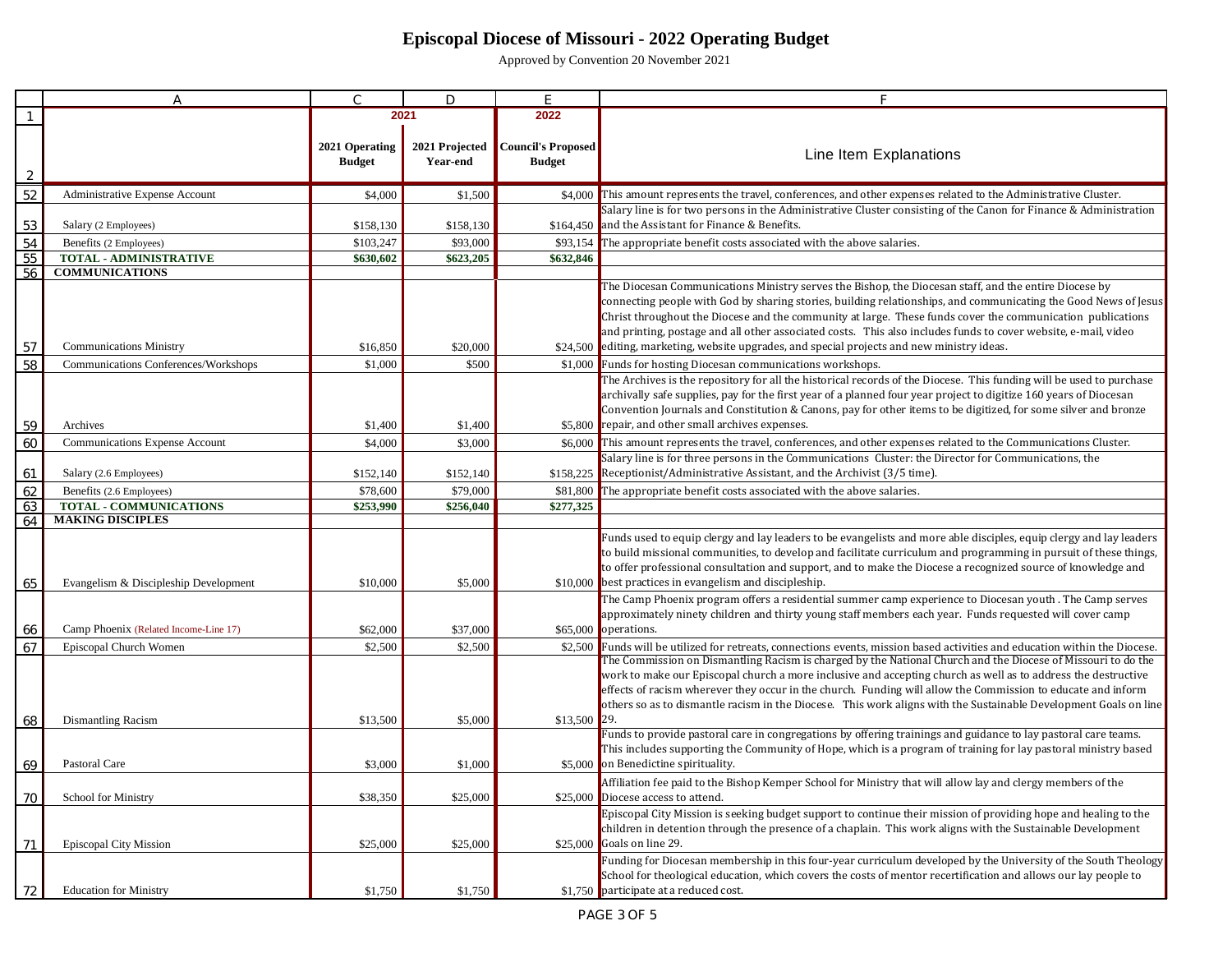|    | $\overline{A}$                                  | $\subset$                       | D                          | E                                          | F                                                                                                                                                                                                                                                                                                                                                                                                                                              |
|----|-------------------------------------------------|---------------------------------|----------------------------|--------------------------------------------|------------------------------------------------------------------------------------------------------------------------------------------------------------------------------------------------------------------------------------------------------------------------------------------------------------------------------------------------------------------------------------------------------------------------------------------------|
|    |                                                 |                                 | 2021                       | 2022                                       |                                                                                                                                                                                                                                                                                                                                                                                                                                                |
|    |                                                 | 2021 Operating<br><b>Budget</b> | 2021 Projected<br>Year-end | <b>Council's Proposed</b><br><b>Budget</b> | Line Item Explanations                                                                                                                                                                                                                                                                                                                                                                                                                         |
|    |                                                 |                                 |                            |                                            |                                                                                                                                                                                                                                                                                                                                                                                                                                                |
| 73 | Task Force for the Hungry                       | \$20,000                        | \$20,000                   |                                            | Funds for donations to Episcopal and faith based food programs within the boundaries of the Diocese of Missouri.<br>The Diocesan Task Force for the Hungry speaks and acts on behalf of hungry people, funds food ministries, raises<br>awareness about hunger and poverty issues, and serves as a resource to food ministries within the Diocese of<br>\$20,000 Missouri. This work aligns with the Sustainable Development Goals on line 29. |
| 74 | Stewardship                                     | \$1,000                         | \$1,000                    |                                            | \$1,000 This line covers diocesan membership in The Episcopal Network for Stewardship (TENS).                                                                                                                                                                                                                                                                                                                                                  |
| 75 | Jubilee Ministry                                | \$1,500                         | \$1,500                    | \$1,500                                    | The Mission of Jubilee Ministry is to practice charity while advocating and working for justice. Funding is divided<br>between the 3 Jubilee Ministry Centers in the Diocese: Trinity Food Ministry/St. Louis, Red Door/Cape Girardeau,<br>and Holy Cross/Poplar Bluff. This work aligns with the Sustainable Development Goals on line 29.                                                                                                    |
| 76 | Safeguarding God's Church Training              | \$0                             | \$0                        | \$2,250                                    | Funds to support trainings to educate and raise awareness of sexual abuse of children and youth as well as<br>preventing sexual harassment and exploitation of adults.                                                                                                                                                                                                                                                                         |
| 77 | Canon for Evangelism & Discipleship Exp. Acct.  | \$5,000                         | \$5,000                    |                                            | This amount represents the travel, continuing education, and other expenses of the Canon for Evangelism &<br>\$5,000 Discipleship Development.                                                                                                                                                                                                                                                                                                 |
| 78 | Salary (1 Employee)                             | \$75,750                        | \$75,750                   | \$78,780                                   | Salary line supports the Canon for Evangelism & Discipleship Development.                                                                                                                                                                                                                                                                                                                                                                      |
| 79 | Benefits (1 Employee)                           | \$26,200                        | \$26,200                   | \$27,200                                   | The appropriate benefit costs associated with the above salary.                                                                                                                                                                                                                                                                                                                                                                                |
| 8C | <b>TOTAL - MAKING DISCIPLES</b>                 | \$285,550                       | \$231,700                  | \$283,480                                  |                                                                                                                                                                                                                                                                                                                                                                                                                                                |
| 81 | <b>SUPPORTING CONGREGATIONS</b>                 |                                 |                            |                                            |                                                                                                                                                                                                                                                                                                                                                                                                                                                |
|    |                                                 | \$3,500                         | \$1,000                    | \$3,500                                    | Annual conference designed to provide resources and inspiration for all leaders--lay and clergy. This event will<br>generate an estimated income of \$2,500 in registration fees.                                                                                                                                                                                                                                                              |
| 82 | Leadership Conference (Related Income-Line 14)  |                                 |                            |                                            | Represents the logistical costs associated with 3 overnight events, 2 clergy days, and 1 multi Diocese joint retreat.                                                                                                                                                                                                                                                                                                                          |
| 83 | Clergy Events (Related Income-Line 19)          | \$15,500                        | \$13,000                   | \$28,000                                   | The 2022 budget allows for a third overnight event and a multi Diocese joint retreat.                                                                                                                                                                                                                                                                                                                                                          |
|    |                                                 |                                 |                            |                                            | Represents the costs of special events with clergy spouses and partners. Funding for this is available through the                                                                                                                                                                                                                                                                                                                             |
| 84 | <b>Clergy Spouse Events</b>                     | \$2,000                         | \$0                        |                                            | \$0 Thompson Fund.                                                                                                                                                                                                                                                                                                                                                                                                                             |
|    |                                                 |                                 |                            |                                            | Represents the allocated funds for this nationally mandated commission and funds the business of COM such as                                                                                                                                                                                                                                                                                                                                   |
|    |                                                 |                                 |                            |                                            | meeting expenses, a discernment conference and ordination services. Income of \$3,500 is anticipated from                                                                                                                                                                                                                                                                                                                                      |
| 85 | Commission on Ministry (Related Income-Line 13) | \$10,000                        | \$10,000                   | \$10,000                                   | postulancy application fees and discernment retreat registrations.                                                                                                                                                                                                                                                                                                                                                                             |
|    |                                                 |                                 |                            |                                            | Represents money available to assist clergy in taking part in Continuing Education. Clergy must apply for these                                                                                                                                                                                                                                                                                                                                |
| 86 | Continuing Education - Clergy                   | \$6,000                         | \$6,000                    | \$6,000                                    | funds.<br>Represents money available to assist lay leaders in taking part in educational events that help enable their                                                                                                                                                                                                                                                                                                                         |
| 87 | Continuing Education - Lay                      | \$6,000                         | \$6,000                    | \$6,000                                    | individual ministry. There is an application process to tap into these funds.                                                                                                                                                                                                                                                                                                                                                                  |
|    |                                                 |                                 |                            |                                            | Funds to support two disaster coordinators in the areas of training, disaster response and preparedness. Funds                                                                                                                                                                                                                                                                                                                                 |
| 88 | <b>Disaster Preparedness</b>                    | \$1,500                         | \$250                      | \$1,000                                    | will cover mileage reimbursement, training, copies and miscellaneous supplies.                                                                                                                                                                                                                                                                                                                                                                 |
|    |                                                 |                                 |                            |                                            | This provides for free personal and confidential counseling for congregational staff and their families through                                                                                                                                                                                                                                                                                                                                |
| 89 | <b>Employee Assistance Program</b>              | \$7,000                         | \$7,000                    | \$7,000                                    | Care and Counseling. Clergy counseling sessions are currently funded through the Aged & Infirm Clergy Fund.                                                                                                                                                                                                                                                                                                                                    |
|    |                                                 |                                 |                            |                                            | Fresh Start is a program designed for clergy in new cures and newly ordained clergy. It provides ongoing support                                                                                                                                                                                                                                                                                                                               |
| 90 | Fresh Start                                     | \$1,700                         | \$700                      |                                            | to clergy during the critical time of transition, fortifies their leadership in their new congregation, and<br>\$1,700 strengthens collegiality. This line item covers meeting expenses.                                                                                                                                                                                                                                                       |
|    |                                                 |                                 |                            |                                            | Christ Church is in a time of transition with a new shared regional ministry with St. Paul's/Sikeston. These funds                                                                                                                                                                                                                                                                                                                             |
| 91 | Cape Girardeau, Christ                          | \$30,000                        | \$30,000                   | \$30,000                                   | will provide salary support for the new priest-in-charge and allow the church to continue it's missional work.                                                                                                                                                                                                                                                                                                                                 |
|    |                                                 |                                 |                            |                                            | This provides for salary support of a clergy person and allows for a continued Episcopal presence in the                                                                                                                                                                                                                                                                                                                                       |
| 92 | Hannibal, Trinity                               | \$10,000                        | \$10,000                   | \$10,000                                   | Northeast Region of the Diocese.                                                                                                                                                                                                                                                                                                                                                                                                               |
|    |                                                 |                                 |                            |                                            | This provides funds to enable this small congregation to provide for full time clergy leadership. This                                                                                                                                                                                                                                                                                                                                         |
|    |                                                 |                                 |                            |                                            | congregation continues to be active in college ministry on the campuses of Truman State University, Moberly                                                                                                                                                                                                                                                                                                                                    |
| 93 | Kirksville, Trinity                             | \$30,000                        | \$30,000                   | \$30,000                                   | Area Community College, and A.T. Still University.                                                                                                                                                                                                                                                                                                                                                                                             |
|    |                                                 |                                 |                            |                                            | This provides this small congregation with assistance for operating expenses and allows them to continue to be a                                                                                                                                                                                                                                                                                                                               |
| 94 | Portland, St. Mark's                            | \$4,000                         | \$4,000                    |                                            | \$4,000 vital presence in their community.                                                                                                                                                                                                                                                                                                                                                                                                     |